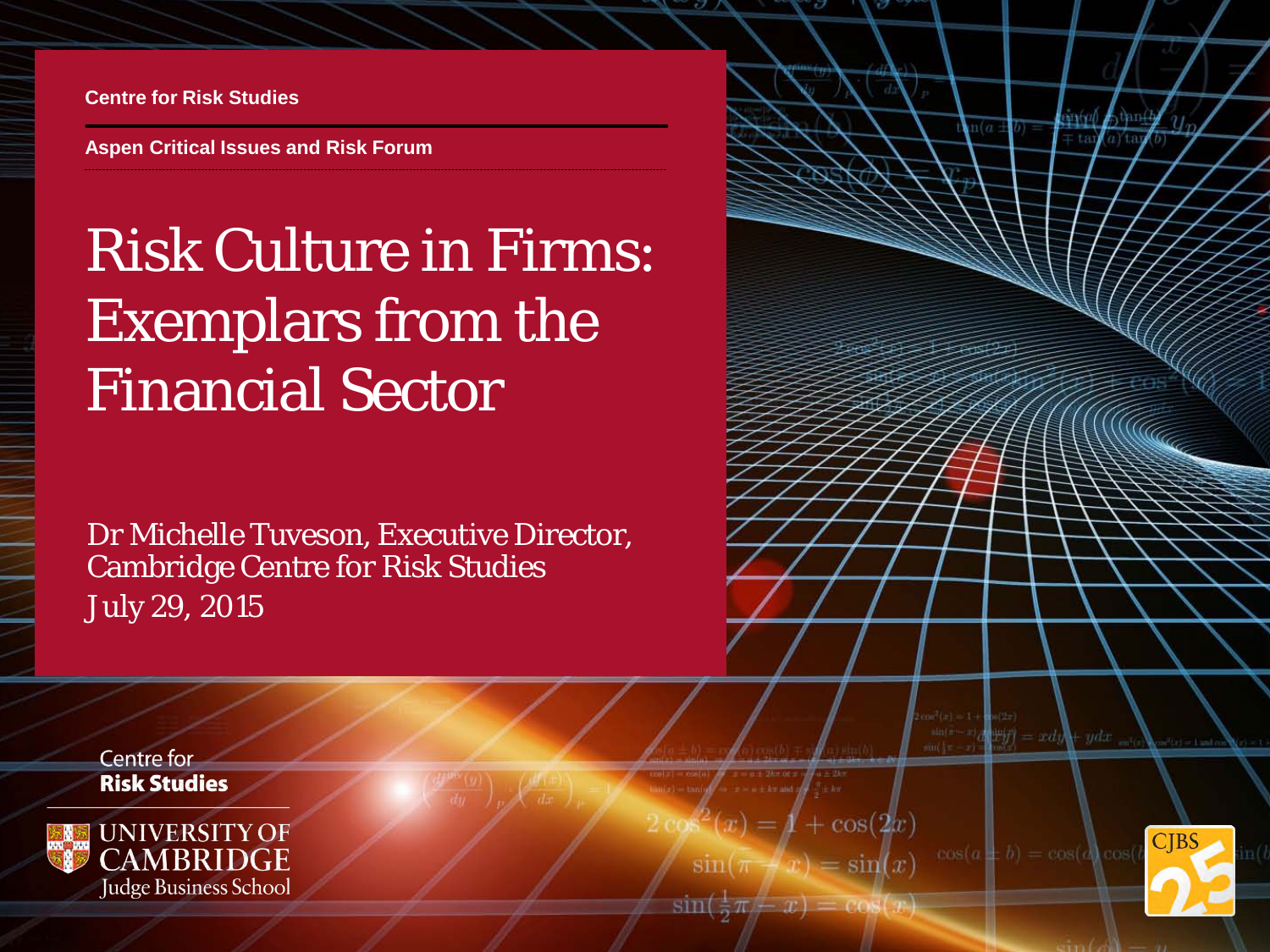## **Challenges to Financial Sector**

## **Objective**: Society's financiers enabling individuals & enterprises

- Changes to risk vs reward weights
- **Threats to business models**
- Interconnectivity and complexity
- Increasing regulation: Dodd Frank, capital requirements

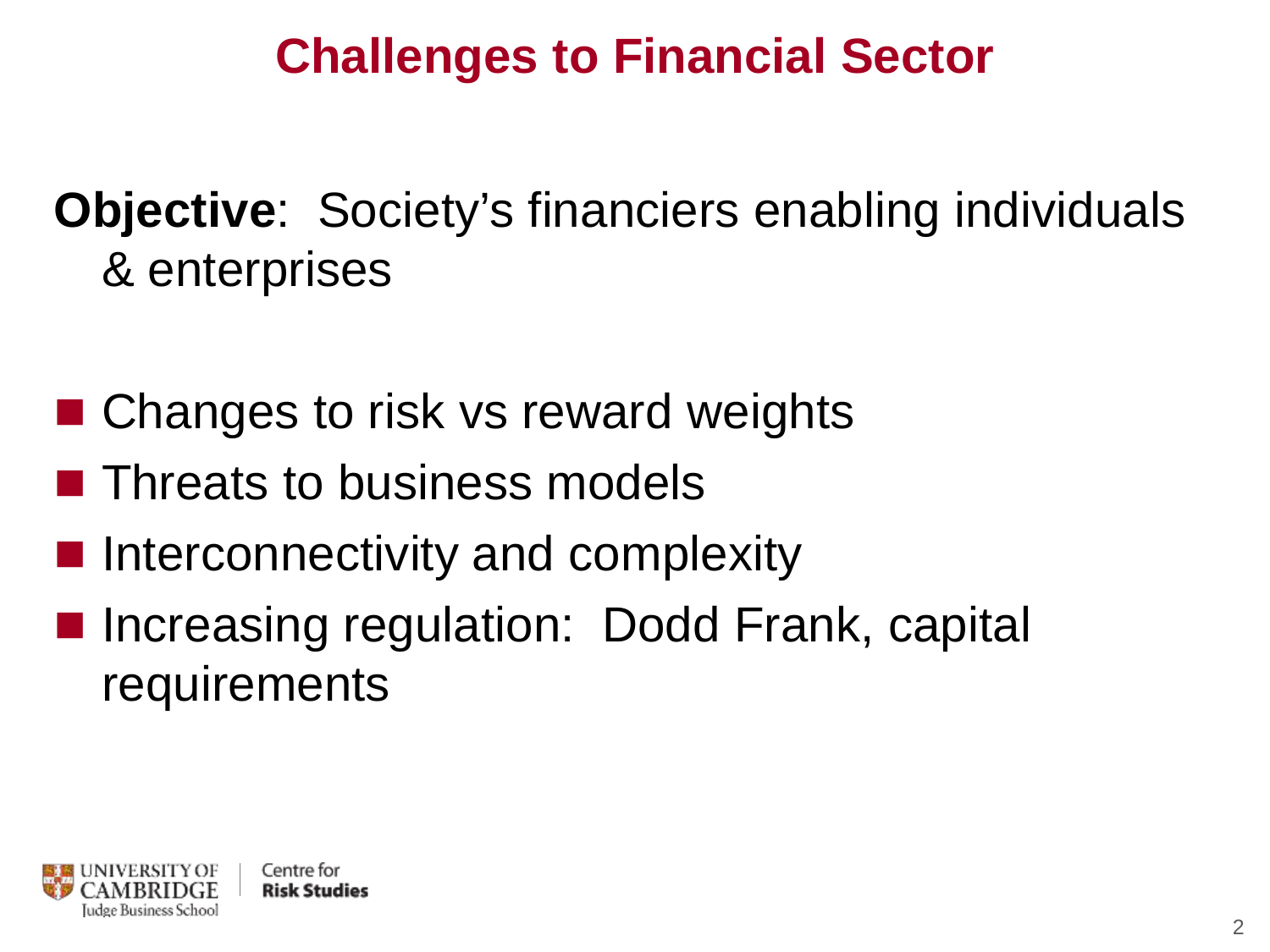#### **Expanded Responsibilities of the Chief Risk Officer (CRO)**



"Leading Ideas in Risk" Roundtable Discussions



- *Operational*
- Regulatory
- *Cyber-security*
- *Reputation*
- *Financial crime*

How does the board maximise the value of "Risk Frameworks" in helping to navigate through complex landscapes?

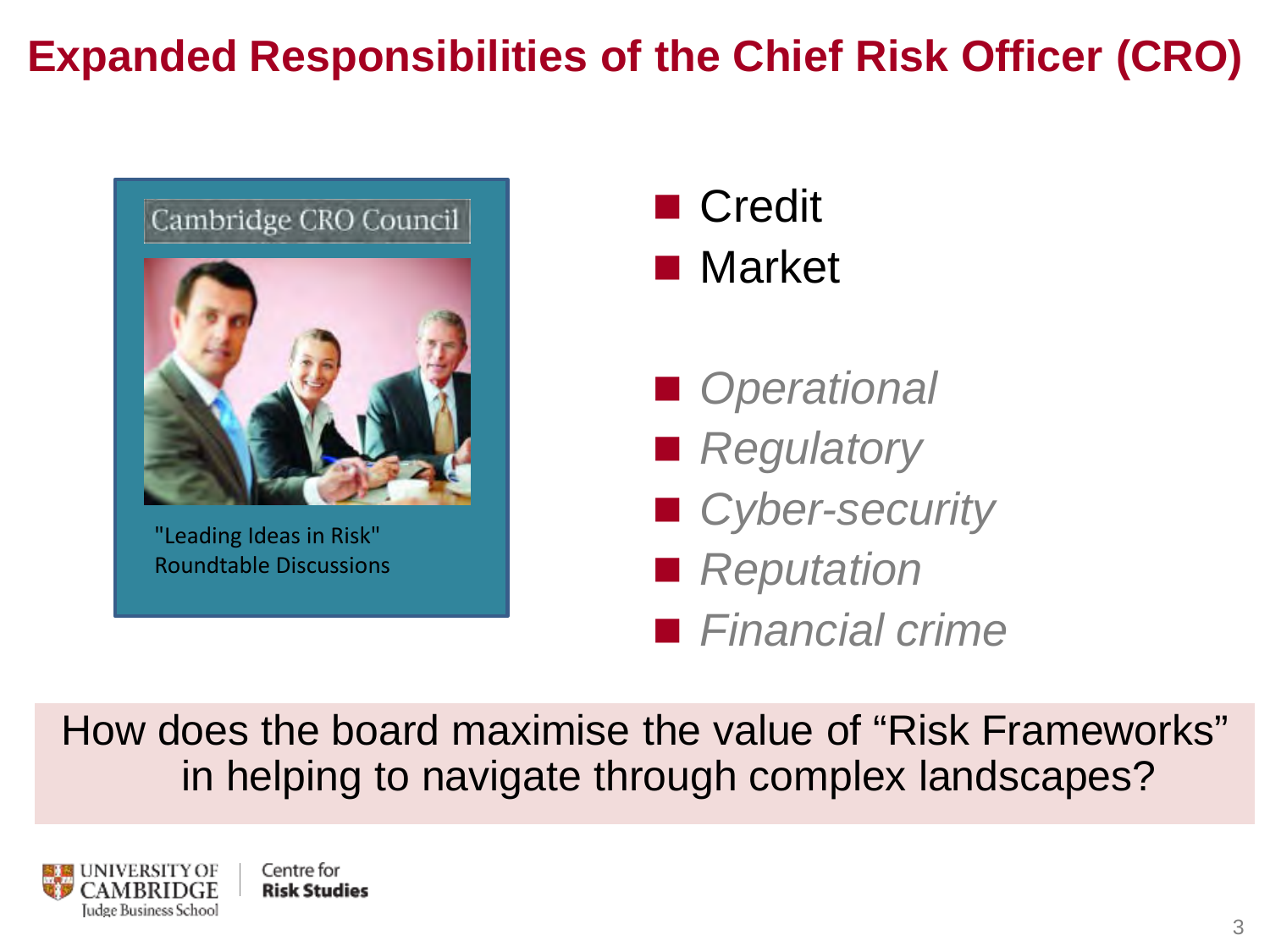#### **Centre for Risk Studies Network Model of Financial System**



Centre for **Risk Studies** 

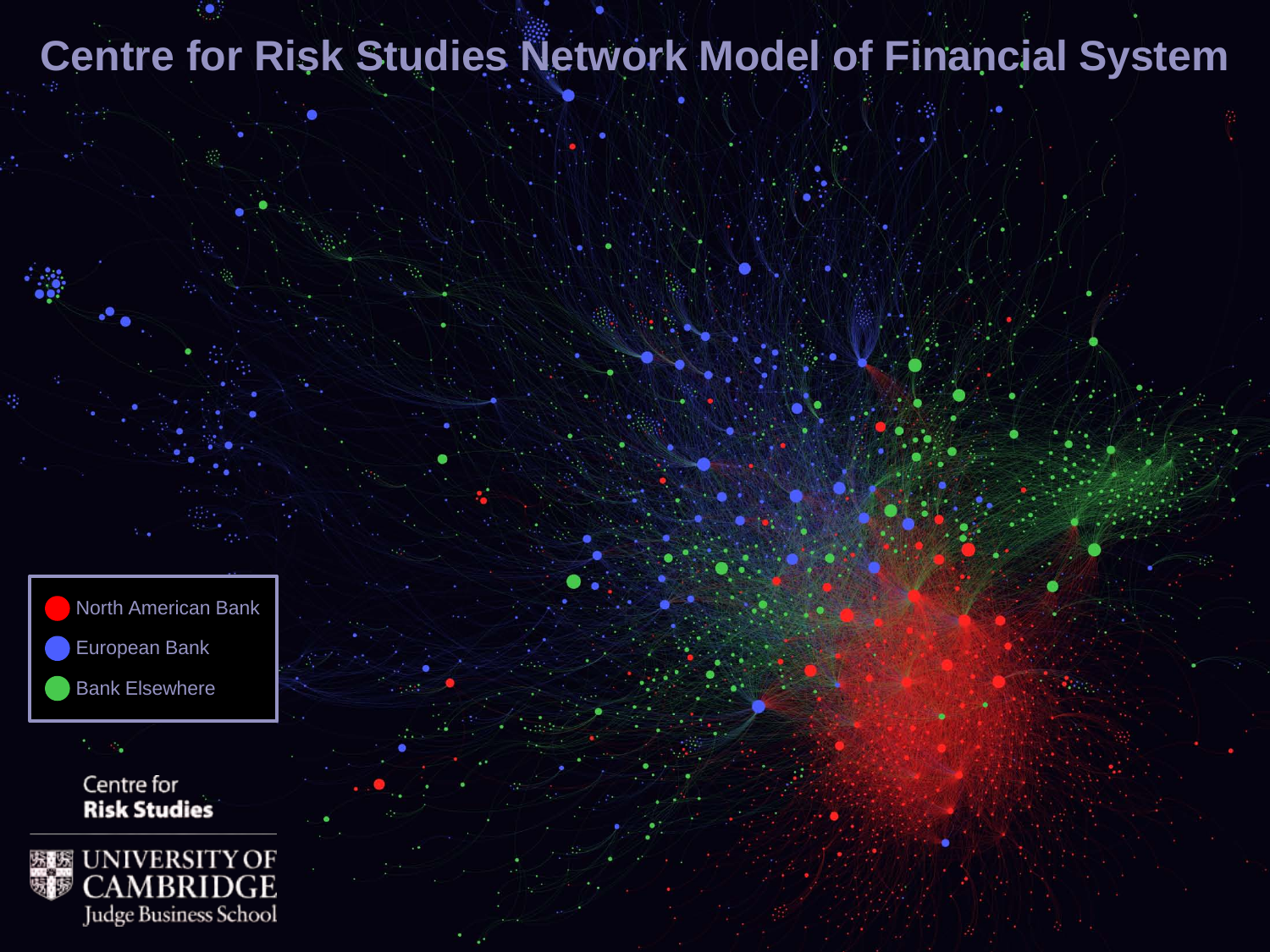# **Global Systemically Important Banks (GSIBS)**

#### Star-finder guide

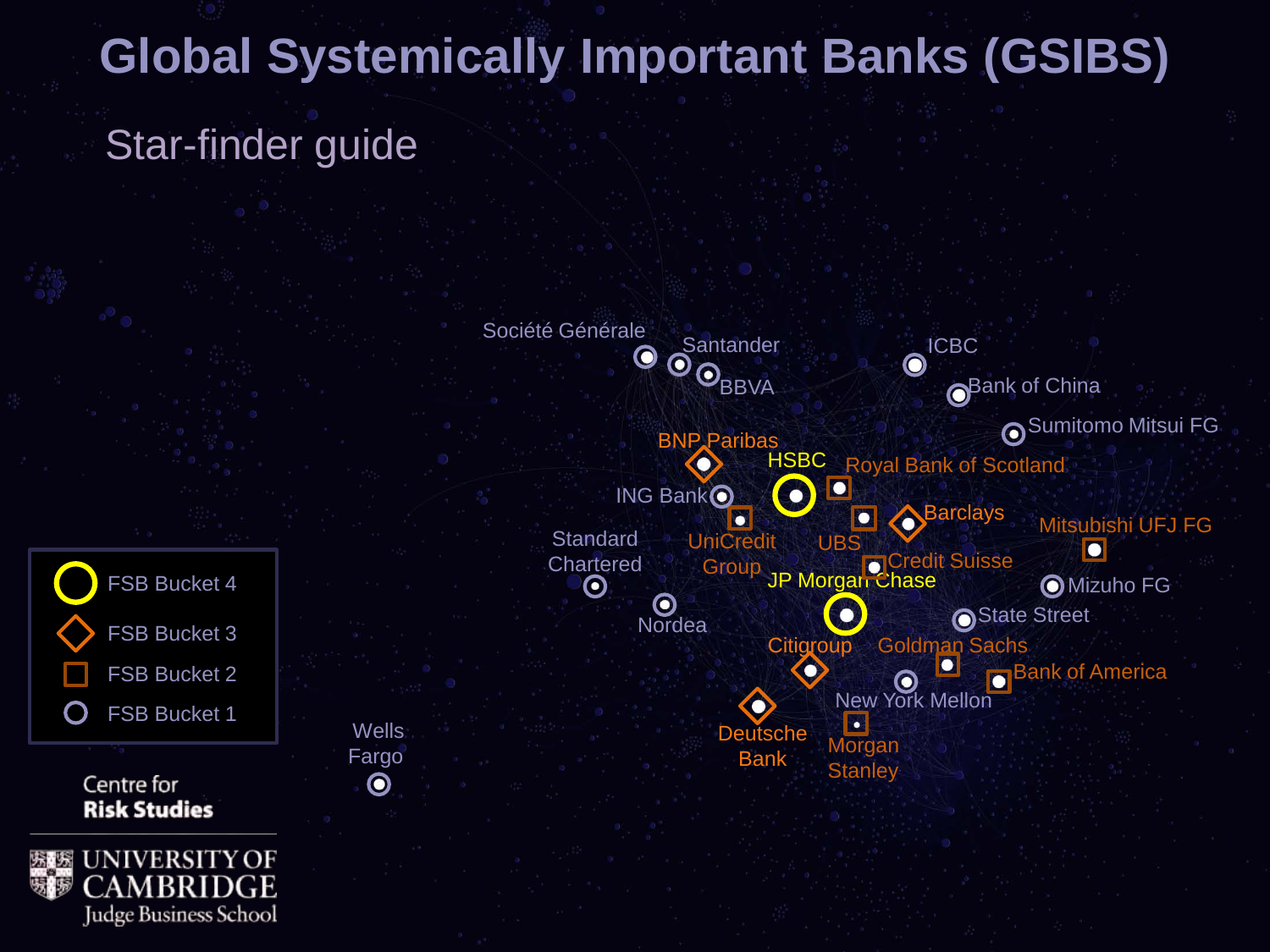#### **Risk Culture vs Organisational Culture**

#### **Organisational Culture –** Organisational culture work emphasises "values, norms & ethics." [Schein 2010] [Cameron & Quinn 2011]



#### Hypothesis: Risk Culture is Distinct



Centre for **Risk Studies** 

| <b>Reference</b>              | <b>Definition</b>                                                                                                                                                                                                                                                                                                                                                                                        |  |  |
|-------------------------------|----------------------------------------------------------------------------------------------------------------------------------------------------------------------------------------------------------------------------------------------------------------------------------------------------------------------------------------------------------------------------------------------------------|--|--|
| Pettigrew,<br>1979            | "In order for people to function within any given setting, they must have a continuing<br>sense of what that reality is all about in order to be acted upon. Culture is the system<br>of such publicly and collectively accepted meanings operating for a given group at a<br>given time  The offspring of the concept of culture are symbol, language, ideology,<br>belief, ritual, and myth." (p. 574) |  |  |
| O'Reilly and Chatman,<br>1986 | "A system of shared values (that define what is important) and norms that define<br>appropriate attitudes and behaviors for organisational members (how to feel and<br>behave)." (p. 160).                                                                                                                                                                                                               |  |  |
| Kunda,<br>1992                | "When applied to organisational settings, culture is generally viewed as the shared<br>rules governing cognitive and affective aspects of membership in an organisation, and<br>the means whereby they are shaped and expressed." (p. 8)                                                                                                                                                                 |  |  |
| Alvesson,<br>2002             | "Culture is not primarily 'inside' people's heads, but somewhere 'between' the heads<br>of a group of people where symbols and meanings are publicly expressed, e.g. in work<br>group interactions, in board meetings but also in material objects." (p. 3-4)                                                                                                                                            |  |  |
| Schein.<br>2010 [1985]        | "The culture of a group can now be defined as a pattern of shared basic assumptions<br>learned by a group as it solved its problems of external adaptation and internal<br>integration, which has worked well enough to be considered valid and, therefore, to<br>be taught to new members as the correct way to perceive, think, and feel in relation<br>to those problems" (p. 18)                     |  |  |
| Cameron and Quinn,<br>2011    | "An organisation' s culture is reflected by what is valued, the dominant leadership<br>styles, the language and symbols, the procedures and routines, and the definitions of<br>success that make an organisation unique." (p. 22)                                                                                                                                                                       |  |  |

Source: Powers et al **Image Source: Google Images**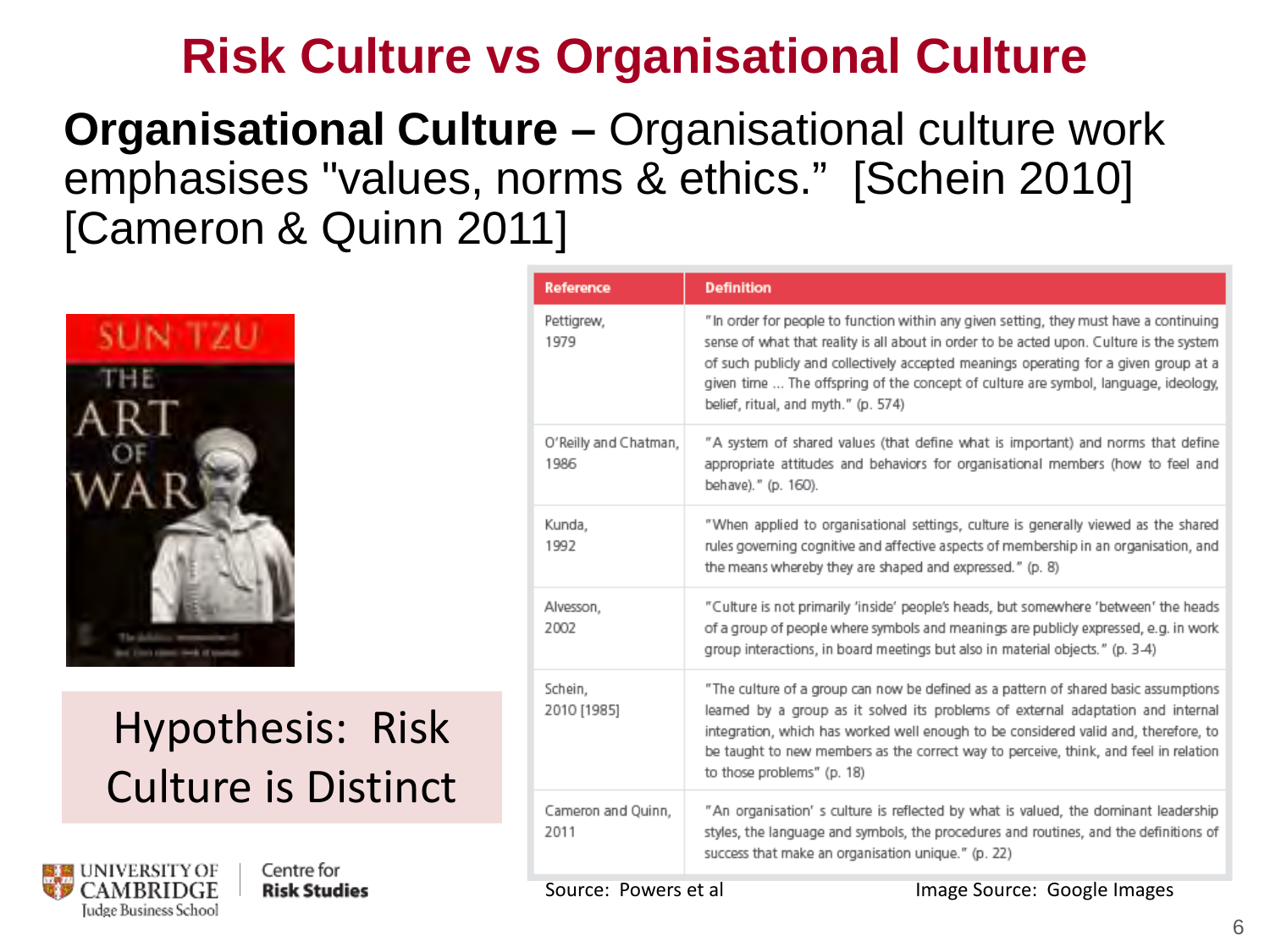#### **"Risk Culture" – Does Your Board Know?**

#### **How does your board define** *Risk Culture***? E.g.**

- Organisational culture elements that support risk based decisions
- Firm-wide understanding, embracement, and adoption of compliance rules
- □ Culture of "doing the right thing" vs "doing what it takes"
- $\Box$  Common framework for understanding and assessing risk exposures, likelihood, impact, reputation i.e. Technicals
- $\Box$  "Tone at the Top" culture defined by leadership
- $\Box$  Ethics based definition focussed on code of conduct
- $\Box$  Remuneration and incentive structures to promote responsible risk based decisions
- $\Box$  Institutional memory consistent repeatable processes that go beyond organisational super-stars
- $\Box$  Stakeholder perspective extending beyond organisational boundaries to include counterparties; inherited cultures

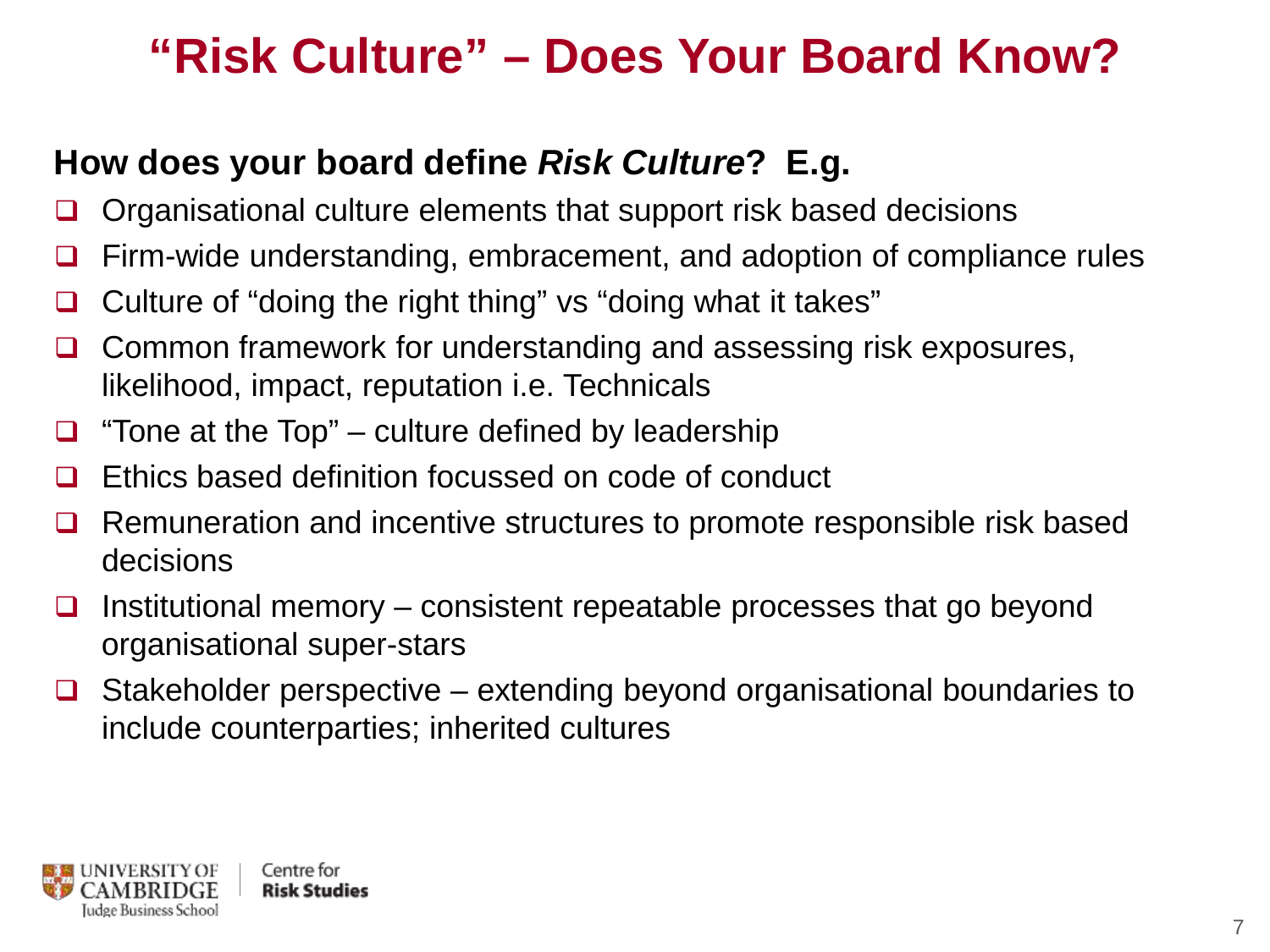## **Forming Risk Committees**

- **Either optional or mandated by regulation**
- Help manage appropriate level of risk-taking.
- Specialised considerations: complex market, credit, liquidity, commodity, regulatory, pricing, reputation, technology, cyber-security, etc.
- Integrated and enterprise wide approach to monitoring and reporting risks

Do firms have risk committees? E.g. Audit, compensation, strategy, finance committees

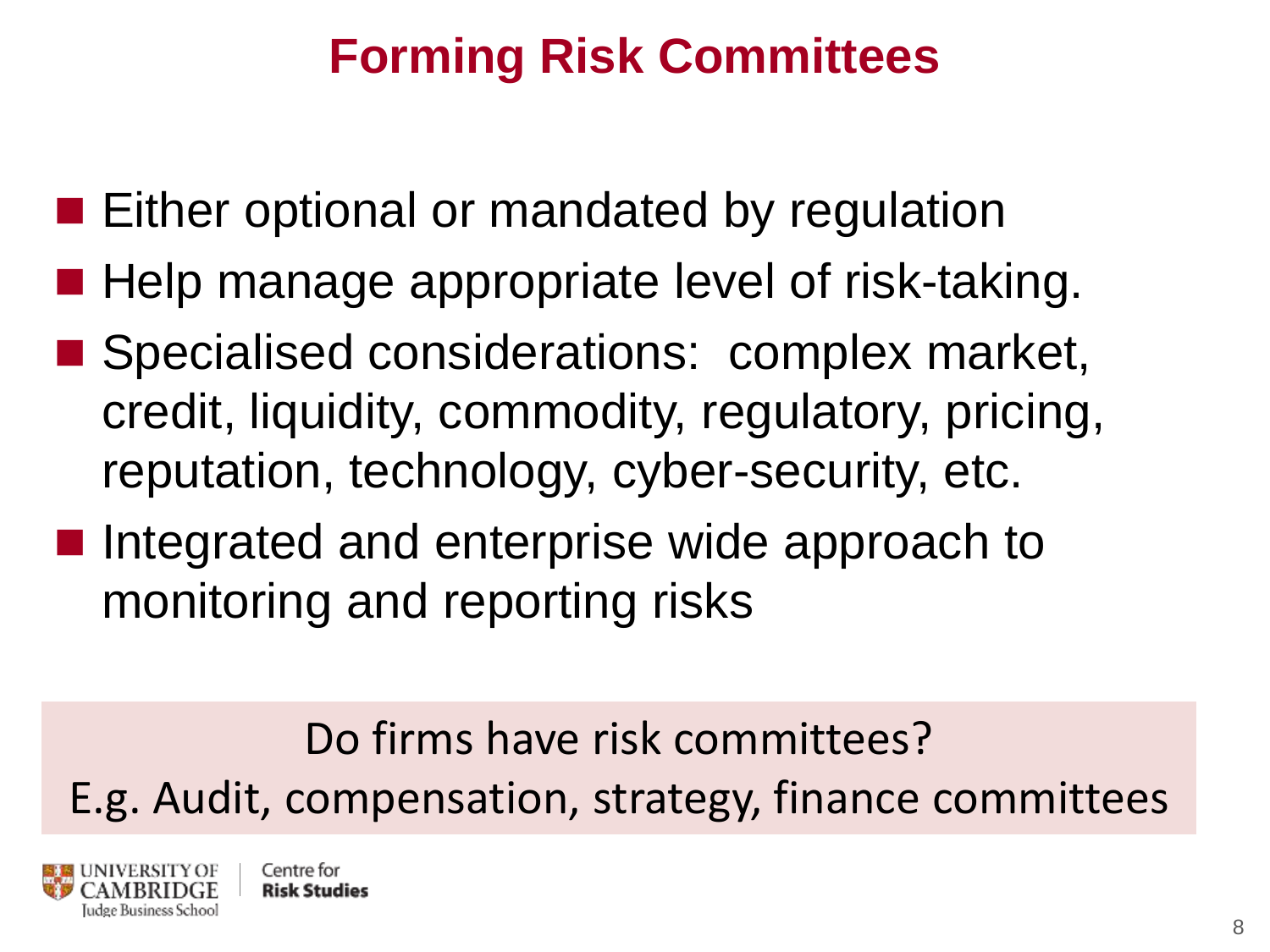## **Regulating Risk Culture**

**Risk Culture –** norms of behaviour for individuals and groups within an organisation that determine the collective ability to identify and understand, openly discuss and act on the organisations current and future risk. [IIF Report 2009]

| <b>Indicators of sound risk culture</b> | <b>General supervisory guidance</b>                 |  |  |
|-----------------------------------------|-----------------------------------------------------|--|--|
| Tone from the top                       | Leading by example                                  |  |  |
|                                         | Assessing espoused values                           |  |  |
|                                         | Ensuring common understanding and awareness of risk |  |  |
|                                         | Learning from past experiences                      |  |  |
| Accountability                          | Ownership of risk                                   |  |  |
|                                         | <b>Escalation process</b>                           |  |  |
|                                         | Clear consequences                                  |  |  |
| Effective communications & challenge    | Open to alternate views                             |  |  |
|                                         | Stature of control function/independence            |  |  |
| <b>Incentives</b>                       | Remuneration & performance                          |  |  |
|                                         | Succession planning                                 |  |  |
|                                         | Talent development                                  |  |  |

Source: Financial Stability Board's Risk Culture Guidance<br>Culture of Firms



**Use of regulation to address failings of culture in firms**

- **FSB 2014: Guidance** on Supervisory Interaction with Financial Institutions on Risk Culture
- **PRA 2014: The Use of** PRA Powers to Address Serious Failings in the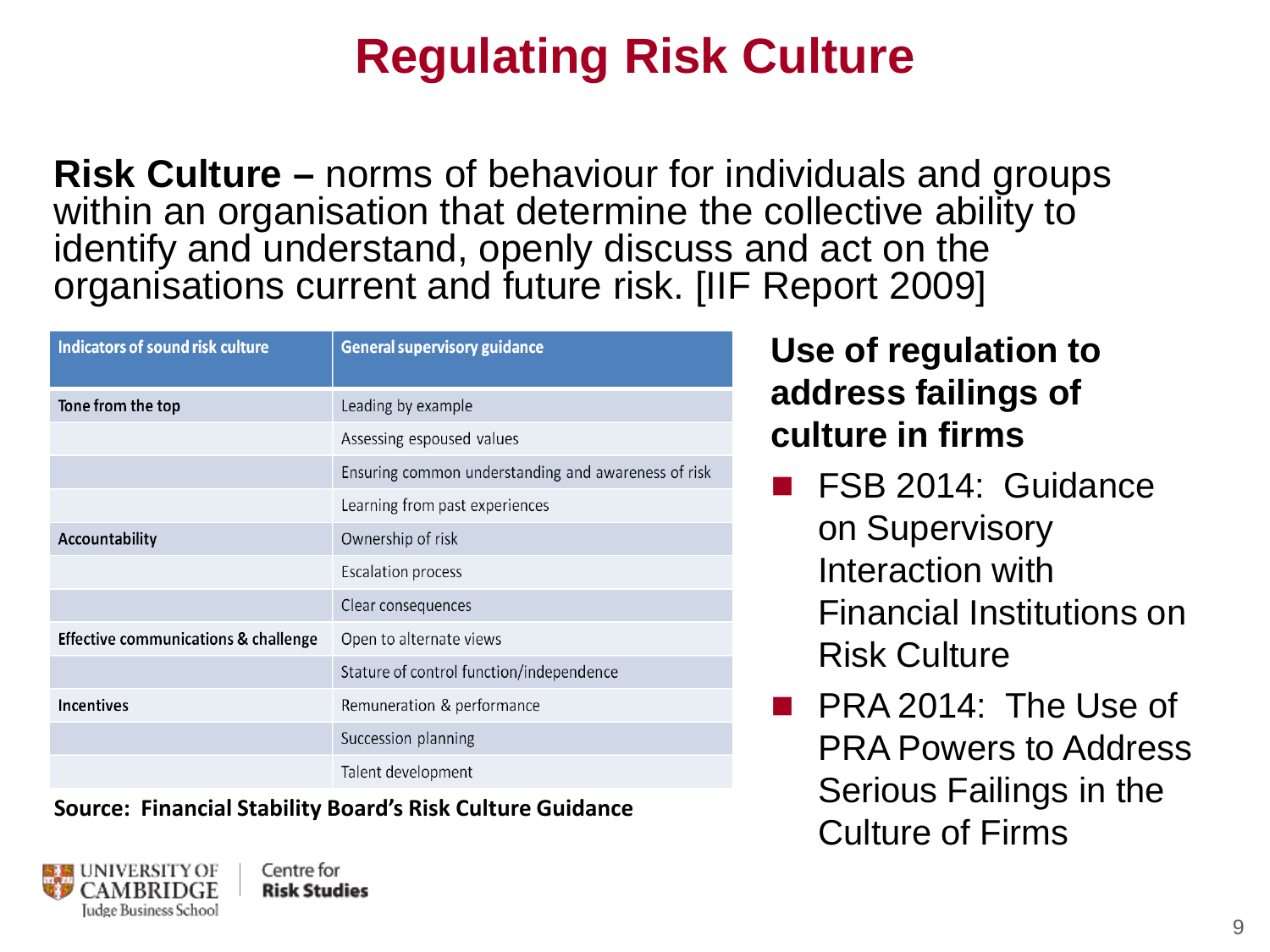## **Risk Culture of a Firm from a Regulator's View**

- **Incentives & remuneration structure should** reward prudent management
- **Board takes responsibility for establishing** firm's culture
- Independence of risk management group within firm
- Staff training
- Ability to challenge senior management
- **Exidence of a risk governance framework**

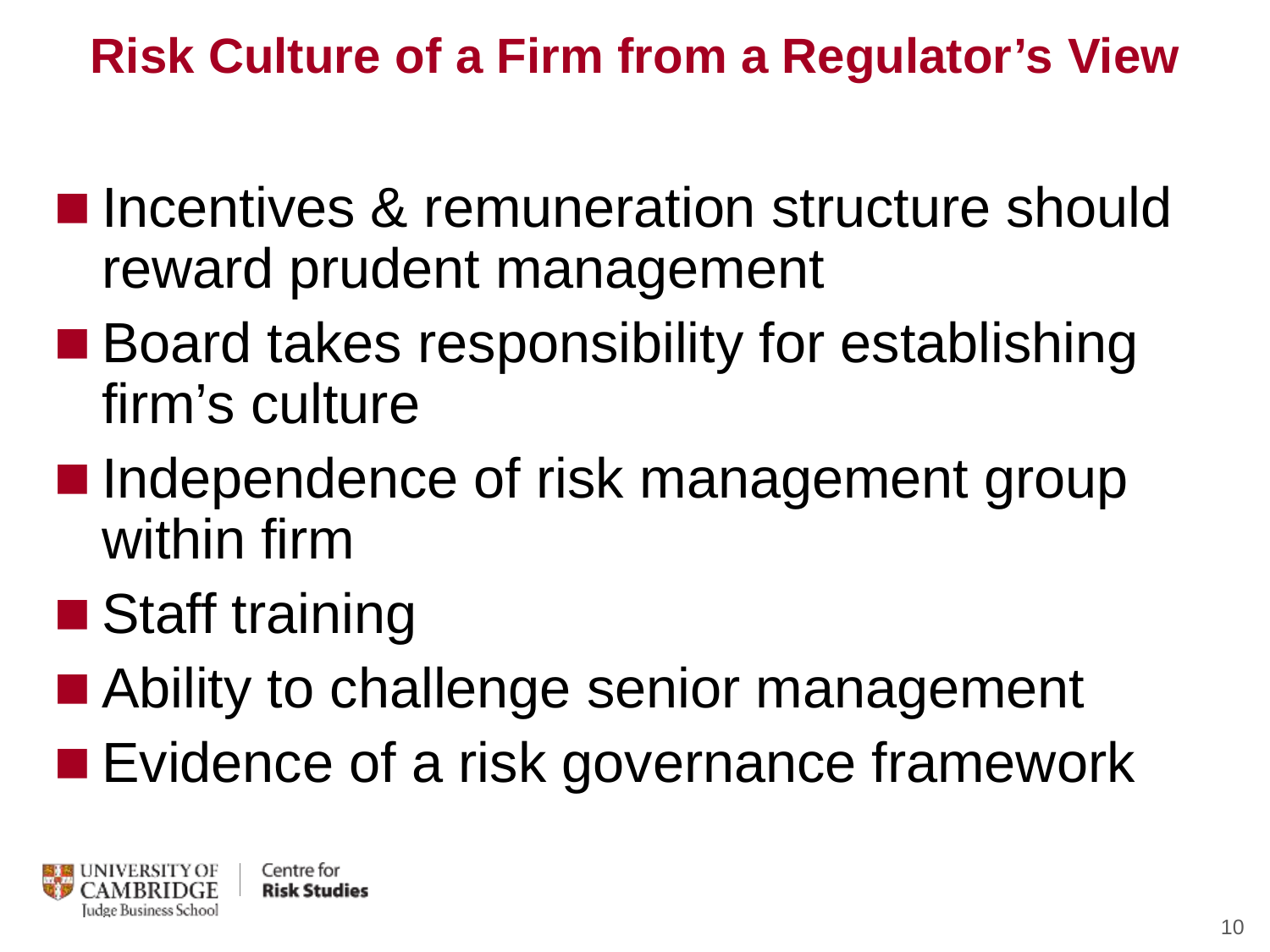#### **Institutional Memory**

FSB guideline 3.1.12 & 3.1.13 "Learn from past experiences"

- Organisations lacking a way to hold institutional memory
	- Not specific to financial industry

## How can the board steer organisation to improve use of its institutional memory

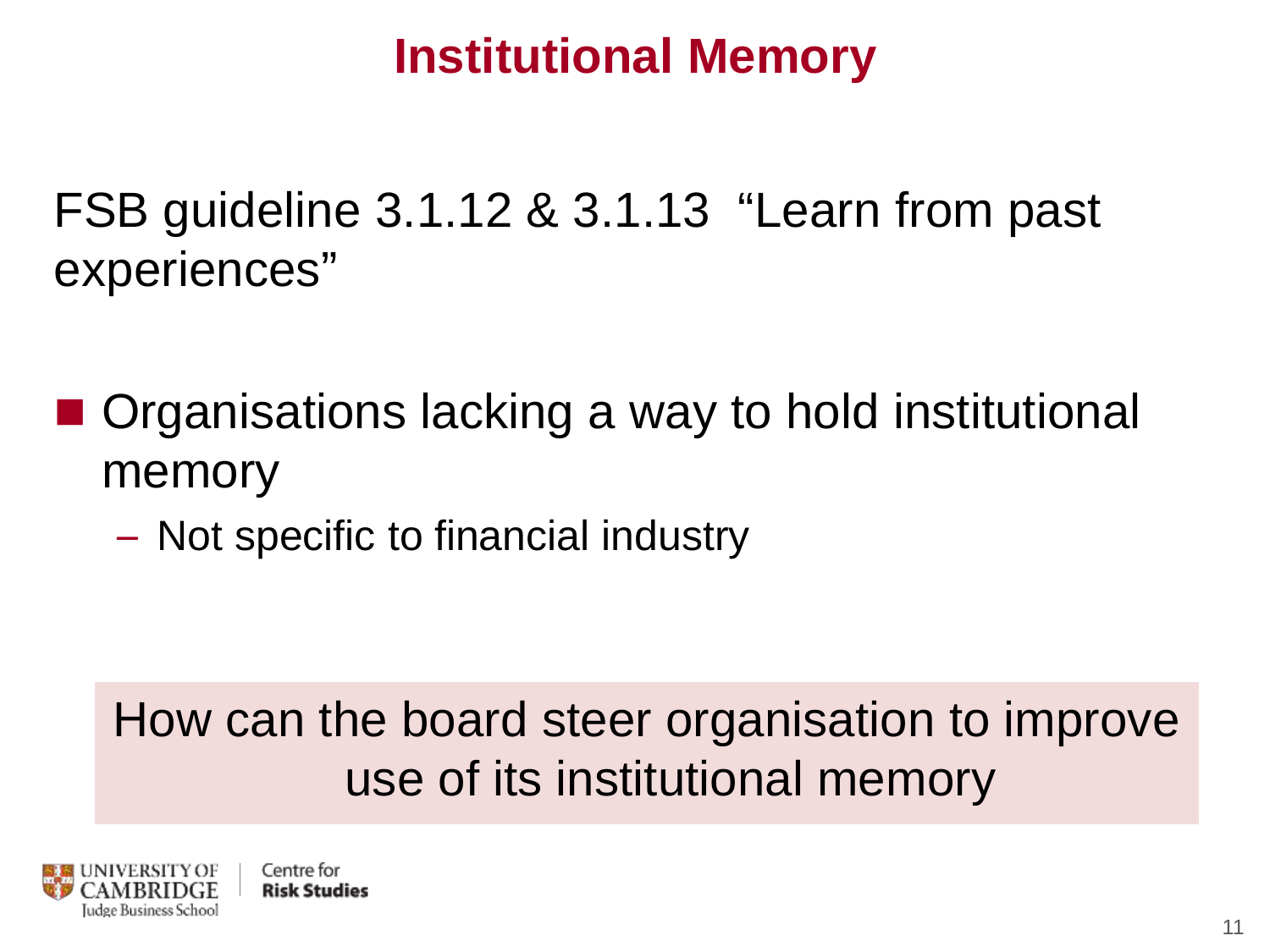## **Financial Crime**

# **Financial Crime is any crime involving money.**

*Financial Services and Markets Act 2000.* 

- Bank Secrecy Act (BSA)
- Anti-money Laundering (AML)
- **Terrorist Financing**
- Tax Evasion
- **Fraud**
- Data Security
- Reporting suspicious activities
- Sanctions violations
- Know-Your-Customer (KYC)

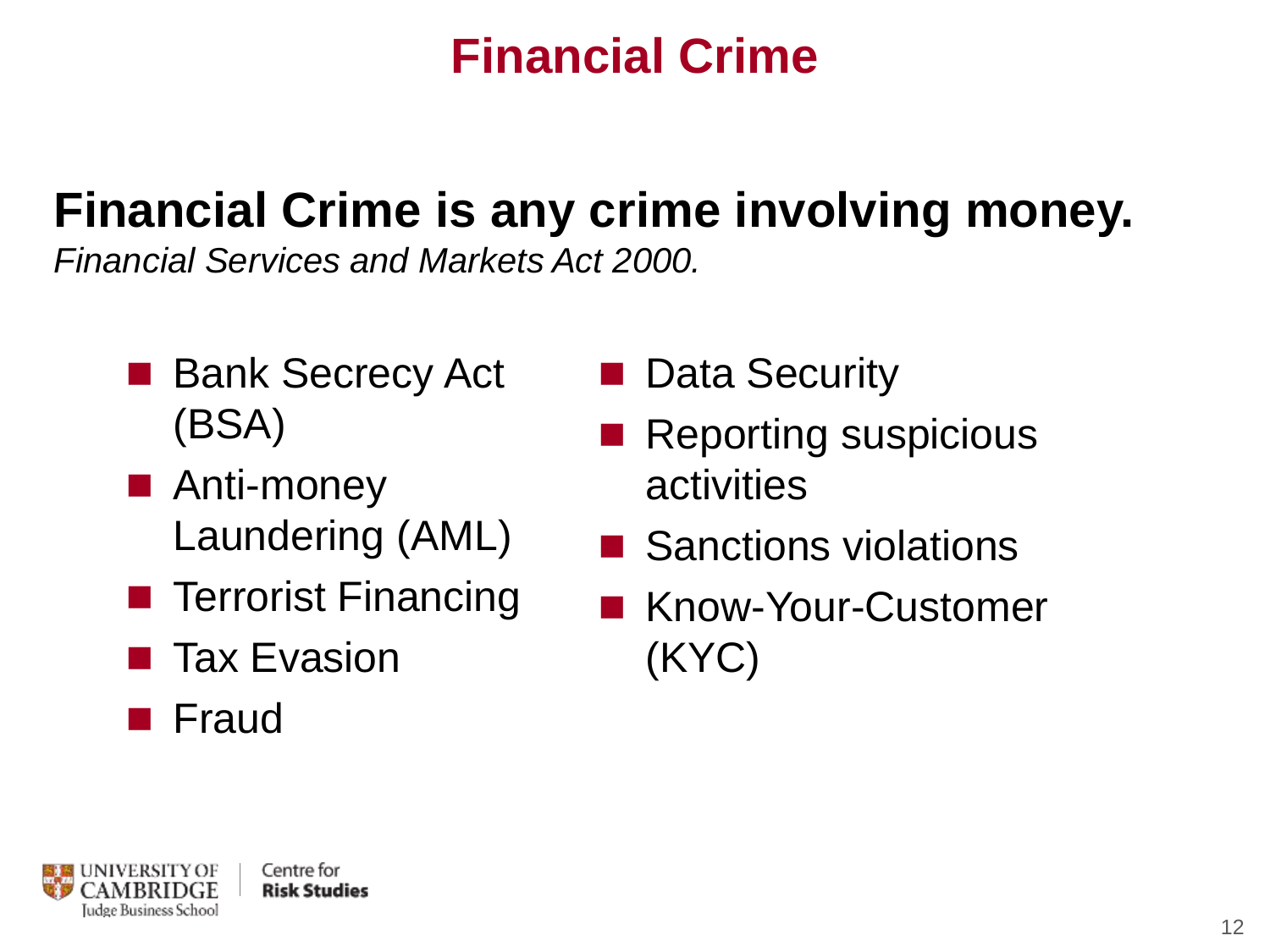## **Enforcement through Penalties**

#### Ouch!

Biggest bank settlements with US authorities

|              | <b>Bank</b>                                                    | Settlement, \$bn |                             | <b>Date</b> | Cause                                                                                   |
|--------------|----------------------------------------------------------------|------------------|-----------------------------|-------------|-----------------------------------------------------------------------------------------|
| $\mathbf{1}$ | <b>JPMorgan Chase</b>                                          | 13.0             |                             | Oct 2013    | MBS*                                                                                    |
| $\mathbf{2}$ | <b>Bank of America</b>                                         | 11.8             |                             | Feb 2012    | Foreclosurest                                                                           |
| 3            | <b>Bank of America</b>                                         | 11.6             |                             | Jan 2013    | Mortgage repurchases                                                                    |
| 4            | <b>Bank of America</b>                                         | 9.3              |                             | Mar 2014    | MBS*                                                                                    |
| 5            | <b>BNP Paribas</b>                                             | 8.9              |                             | Jun 2014    | Violating sanctions                                                                     |
| 6            | <b>Wells Fargo</b>                                             | 5.3              |                             | Feb 2012    | Foreclosures <sup>†</sup>                                                               |
|              | <b>JPMorgan Chase</b>                                          | 5.3              |                             | Feb 2012    | Foreclosurest                                                                           |
| 8            | JPMorgan Chase                                                 | 5.1              |                             | Oct 2013    | MBS*/mortgage repurchases                                                               |
| 9            | <b>Bank of America</b>                                         | 2.9              |                             | Jan 2013    | Foreclosures <sup>‡</sup>                                                               |
|              | <b>10 Credit Suisse</b>                                        | 2.6              |                             | May 2014    | Aiding tax evasion                                                                      |
|              | Sources: Company reports;<br>national sources; Financial Times |                  | *Mortgage-backed securities |             | <sup>t</sup> Part of \$25bn National Mortgage Settlement<br>‡Part of \$8.5bn settlement |

Source: Economist

#### Are fears of penalties the best way to get attention at the board level?



Centre for **Risk Studies**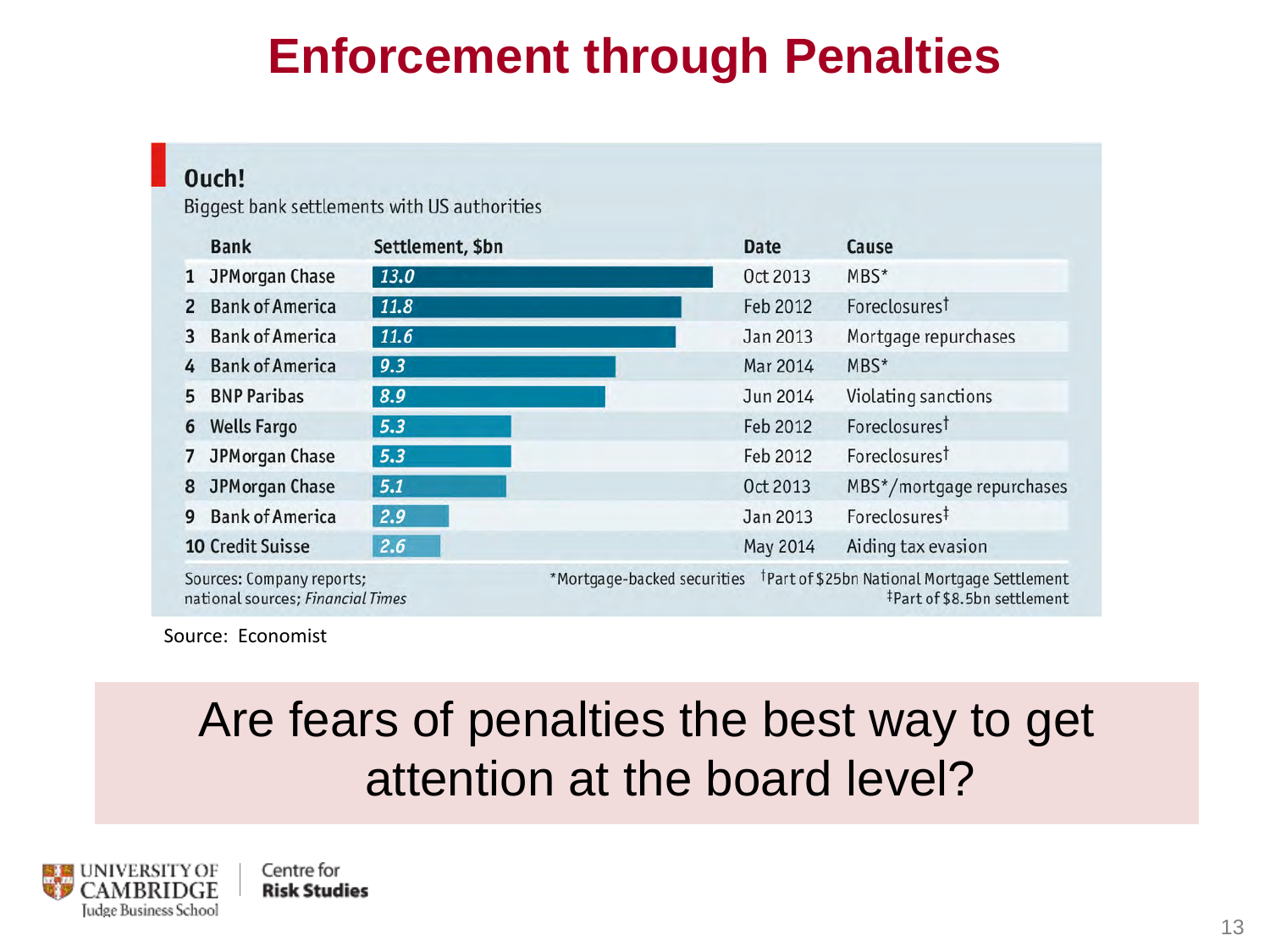#### **Consequences**

- $\blacksquare$  Industry undergoing vast de-risking by eliminating from their portfolios
	- business lines,
	- populations,
	- Countries
- Creation of financial exclusions vs democratic goals for inclusion

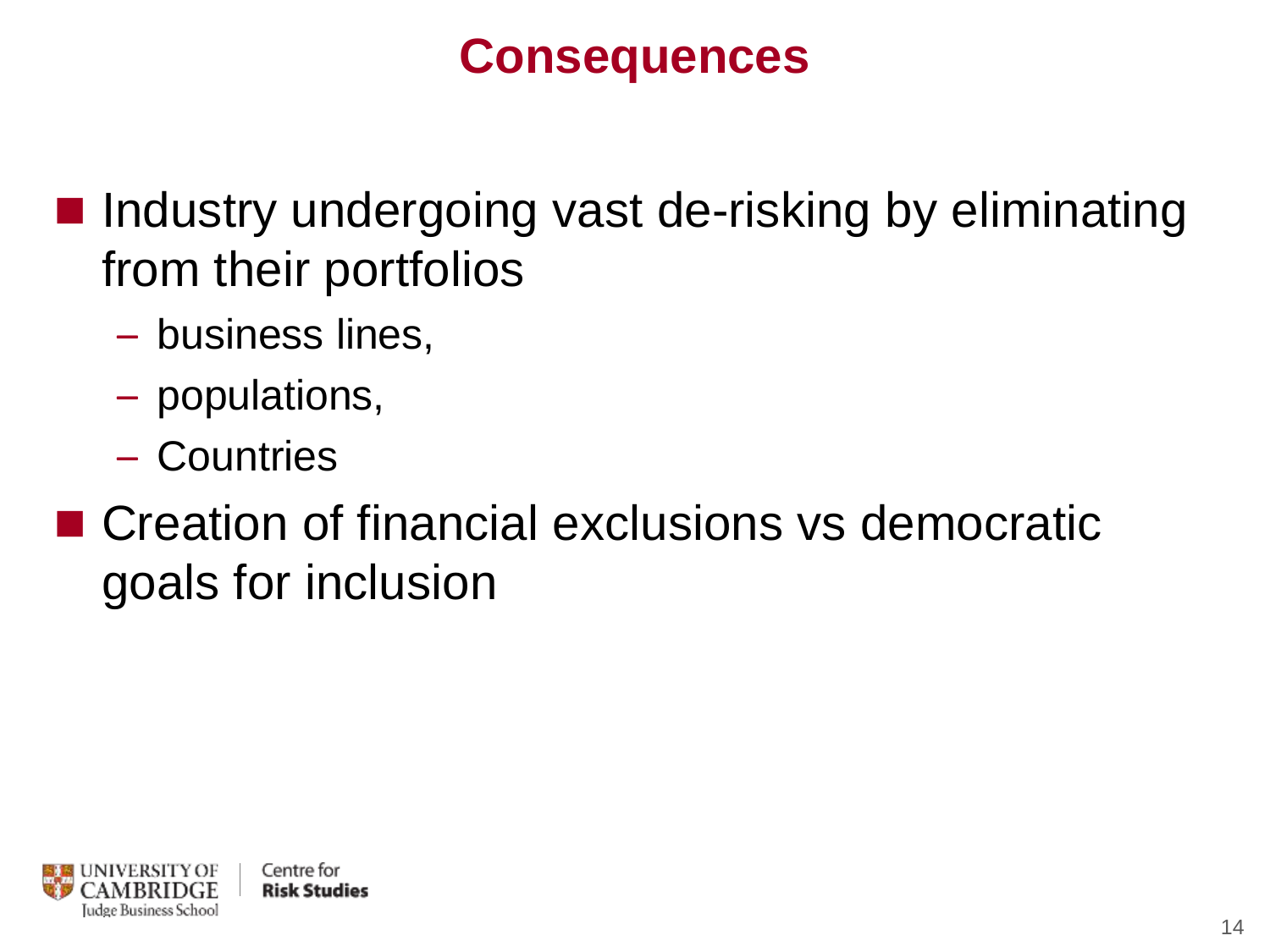#### **References**

- Angela Hoon and John Michael Farrell, "What's Your Company's Risk Culture." Bloomberg Business, 2009.
- Board Risk Oversight A Progress Report: Where Boards of Directors Currently Stand in Executing their Risk Oversight Responsibilities," Protiviti, 2010.
- Paul L. Lee, Compliance Lessons from OFAC Case Studies Part II. The Banking Law Journal, 2014.
- $\blacksquare$  Helen Parry, Money Laundering and Sanctions Compliance  $-$  A Survey of Global Trends. Thomson Reuters Accelus, 2014.
- Michael Powers, Simon Ashby, Tommaso Palermo, Risk Culture in Financial Institutions.: A Research Report.
- Matteo Tonello, Should Your Board Have a Separate Risk Committee? Harvard Law School Forum on Corporate Governance and Financial Regulation